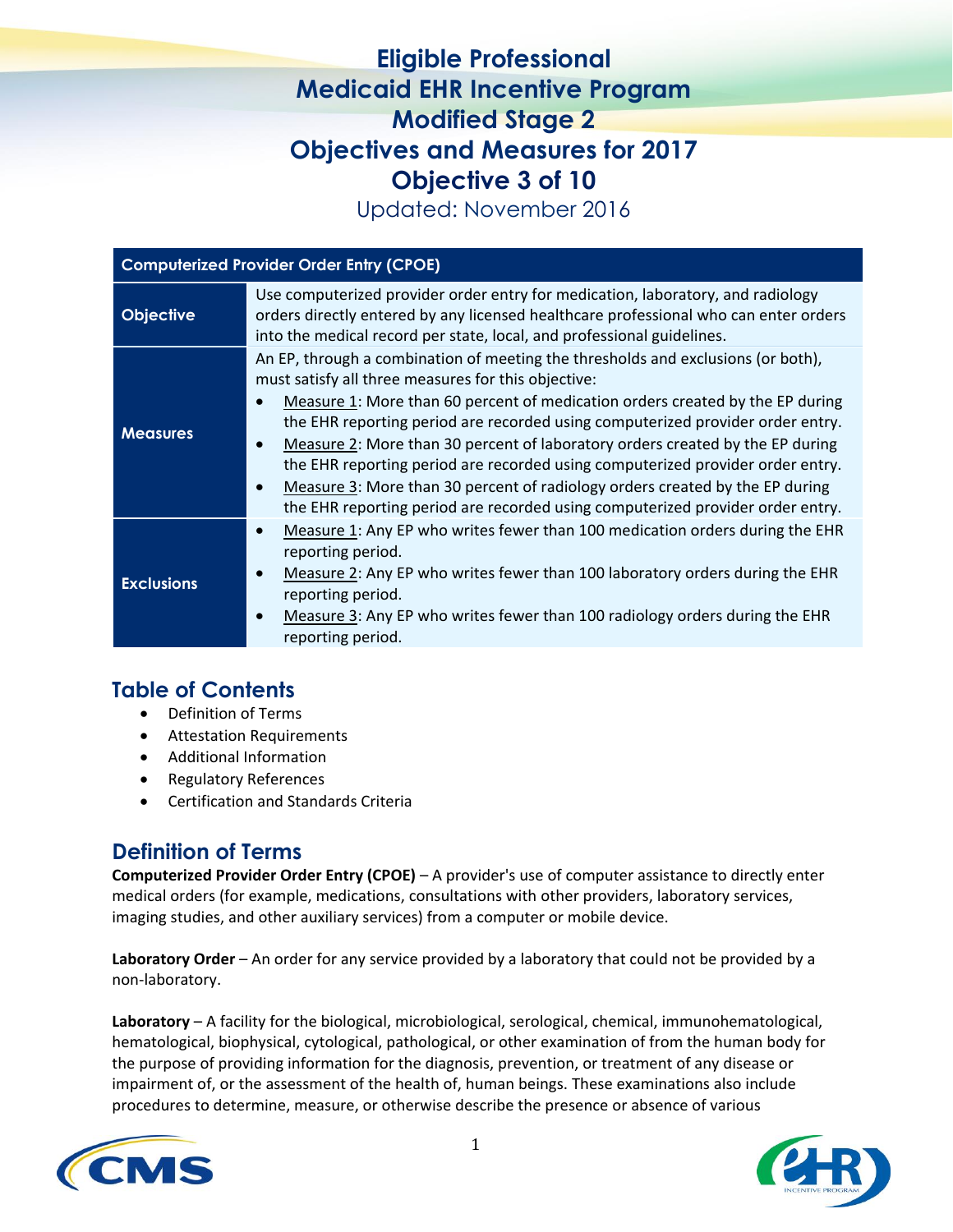substances or organisms in the body. Facilities only collecting or preparing specimens (or both) or only serving as a mailing service and not performing testing are not considered laboratories.

**Radiology Order** – An order for any imaging service that uses electronic product radiation. The EP can include orders for other types of imaging services that do not rely on electronic product radiation in this definition as long as the policy is consistent across all patients and for the entire EHR reporting period.

# **Attestation Requirements**

DENOMINATOR/NUMERATOR/THRESHOLD/EXCLUSION

#### **MEASURE 1:**

- DENOMINATOR: Number of medication orders created by the EP during the EHR reporting period.
- NUMERATOR: The number of orders in the denominator recorded using CPOE.
- THRESHOLD: The resulting percentage must be more than 60 percent in order for an EP to meet this measure.
- EXCLUSION: Any EP who writes fewer than 100 medication orders during the EHR reporting period.

#### **MEASURE 2:**

- DENOMINATOR: Number of laboratory orders created by the EP during the EHR reporting period.
- NUMERATOR: The number of orders in the denominator recorded using CPOE.
- THRESHOLD: The resulting percentage must be more than 30 percent in order for an EP to meet this measure.
- EXCLUSION: Any EP who writes fewer than 100 laboratory orders during the EHR reporting period.

#### **MEASURE 3:**

- DENOMINATOR: Number of radiology orders created by the EP during the EHR reporting period.
- NUMERATOR: The number of orders in the denominator recorded using CPOE.
- THRESHOLD: The resulting percentage must be more than 30 percent in order for an EP to meet this measure.
- EXCLUSION: Any EP who writes fewer than 100 radiology orders during the EHR reporting period.

### **Additional Information**

- The EP is permitted, but not required, to limit the measure of this objective to those patients whose records are maintained using certified EHR technology (CEHRT).
- The CPOE function must be used to create the first record of the order that becomes part of the patient's medical record and before any action can be taken on the order to count in the numerator.
- In some situations, it may be impossible or inadvisable to wait to initiate an intervention until a record of the order has been created. For example, situations where an intervention is identified and immediately initiated by the provider, or initiated immediately after a verbal order by the ordering provider to a licensed healthcare professional under his/her direct supervision.